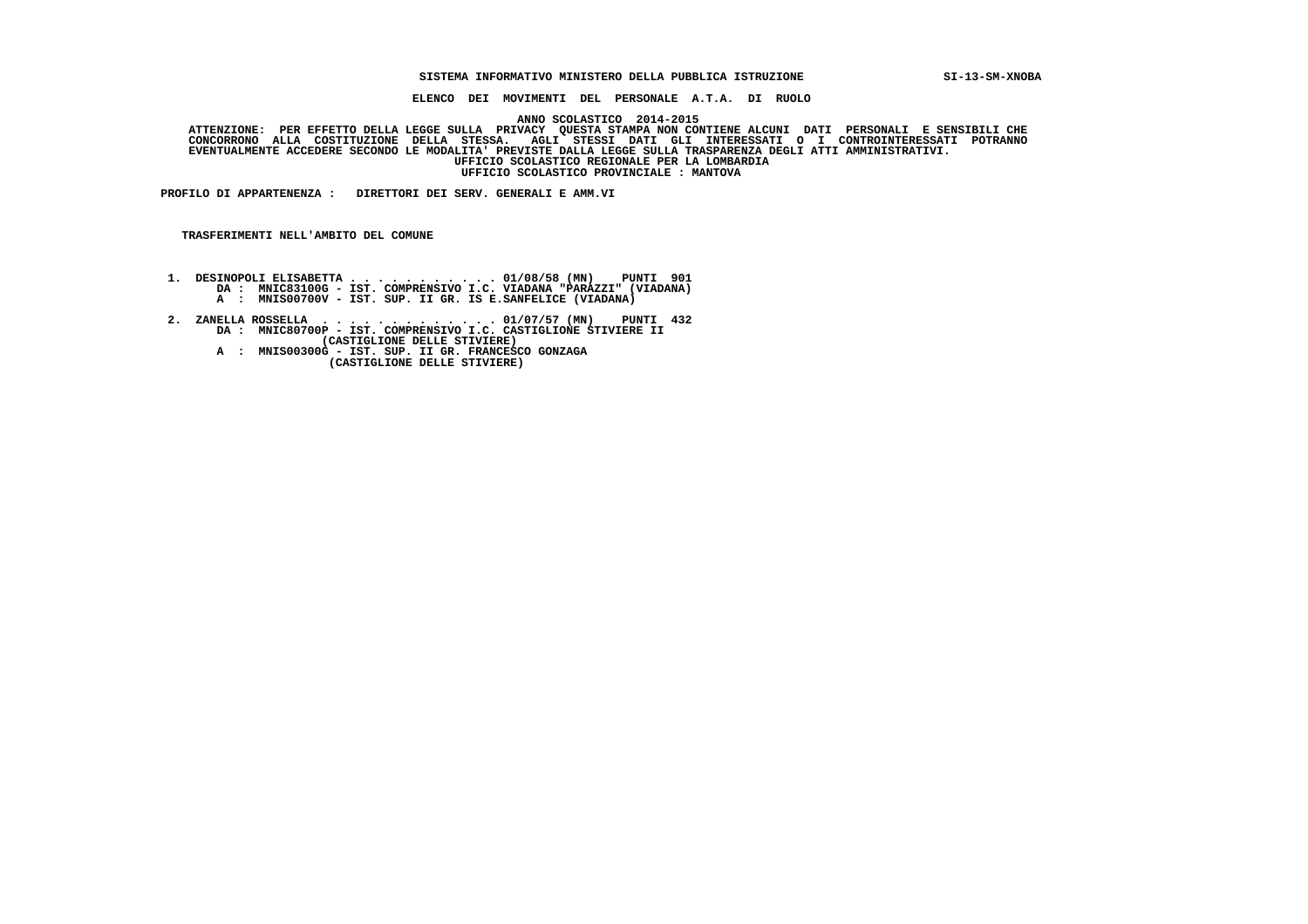**1. BERTOLASI LAURA . . . . . . . . . . . . . . 11/01/62 (TS) PUNTI 626 DA : MNIC82200R - IST. COMPRENSIVO I.C. SERMIDE (SERMIDE) A : MNIS00200Q - IST. SUP. II GR. G. GALILEI (OSTIGLIA)**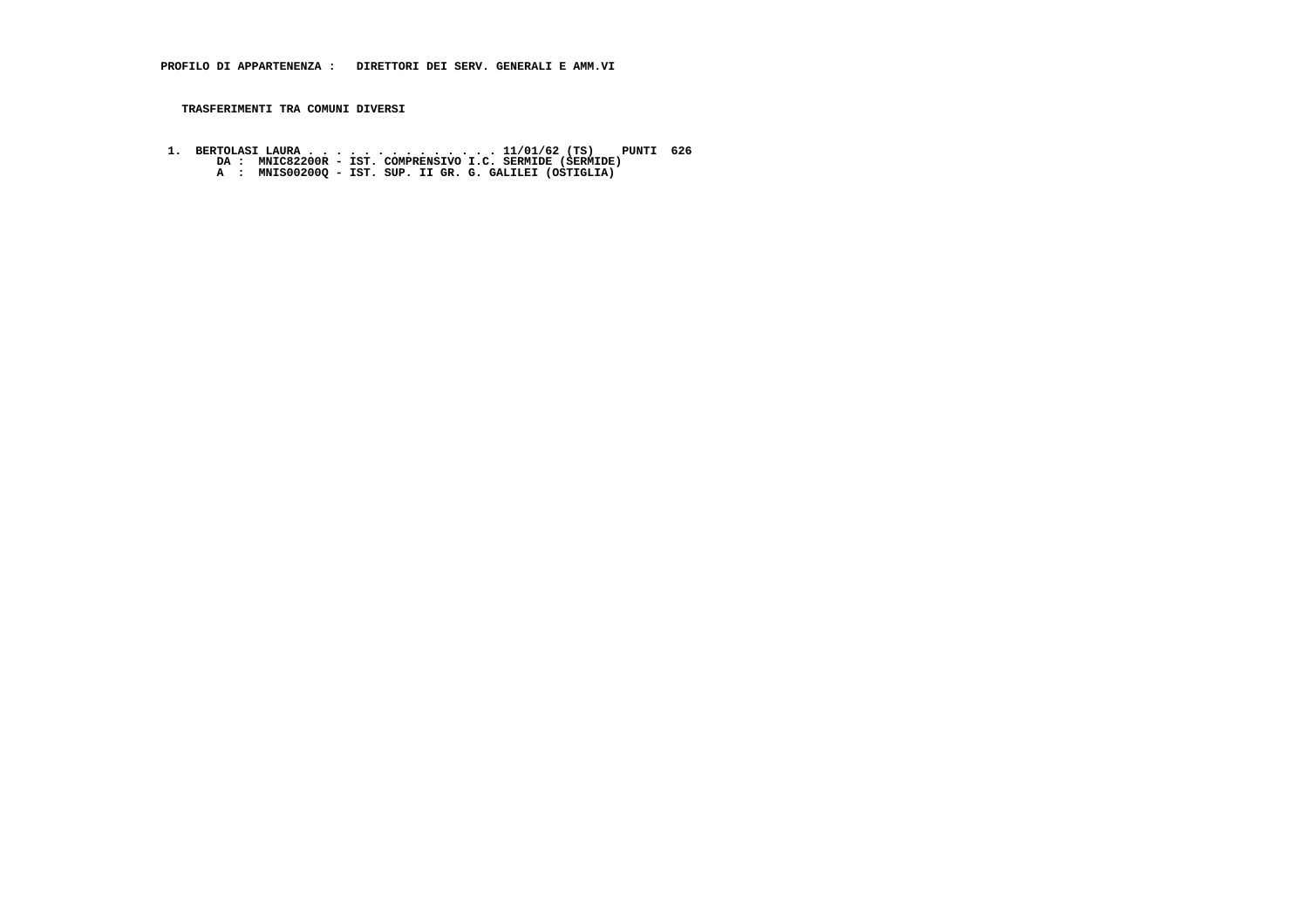**TRASFERIMENTI NELL'AMBITO DEL COMUNE**

- **1. ACHILLE IRMA . . . . . . . . . . . . . . . 29/04/69 (BA) PUNTI 149 DA : MNIS00300G IST. SUP. II GR. FRANCESCO GONZAGA (CASTIGLIONE DELLE STIVIERE) A : MNIC80700P - IST. COMPRENSIVO I.C. CASTIGLIONE STIVIERE II (CASTIGLIONE DELLE STIVIERE)**
- **2. CACCIATORI MARINA . . . . . . . . . . . . . 26/11/62 (MN) PUNTI 381 DA : MNIC80700P IST. COMPRENSIVO I.C. CASTIGLIONE STIVIERE II (CASTIGLIONE DELLE STIVIERE)**
- **A : MNIS00300G IST. SUP. II GR. FRANCESCO GONZAGA (CASTIGLIONE DELLE STIVIERE)**
- **3. CASTELLI LUCILLA . . . . . . . . . . . . . 04/06/65 (PZ) PUNTI 128 DA : MNIS01100E IST. SUP. II GR. I.S. FERMI MN (MANTOVA) A : MNRC01000L - I.P. SERVIZI COMM. ISTITUTO SUPERIORE BONOMI-MAZZO (MANTOVA)**
- **4. CAVICCHIOLI CLAUDIA . . . . . . . . . . . . 12/04/58 (MI) PUNTI 872 DA : MNRC01000L - I.P. SERVIZI COMM. ISTITUTO SUPERIORE BONOMI-MAZZO (MANTOVA)**
- **A : MNPC02000G L. CLASSICO LC LIC.CLASS. VIRGILIO MN (MANTOVA)**
- **5. COLPO DONATA . . . . . . . . . . . . . . . 24/02/58 (AL) PUNTI 163 DA : MNIS00900E IST. SUP. II GR. ITG E MAG.LE (MANTOVA) A : MNIC82800Q - IST. COMPRENSIVO I.C. MANTOVA 1 (MANTOVA)**
- **6. DALBONI MARIA CRISTINA . . . . . . . . . . 13/12/57 (MN) PUNTI 1231 DA : MNTE01000B I.T. ATTIVITA SOCIALI IST. TECNICO ECONOMICO TECN. M A(MANTOVA) A : MNIS00900E - IST. SUP. II GR. ITG E MAG.LE (MANTOVA)**
	- **7. DALLA RICCA ELISA . . . . . . . . . . . . . 26/03/56 (MN) PUNTI 271 DA : MNIC82800Q - IST. COMPRENSIVO I.C. MANTOVA 1 (MANTOVA) A : MNIS01100E - IST. SUP. II GR. I.S. FERMI MN (MANTOVA)**
- **8. OCZOLI TATIANA . . . . . . . . . . . . . . 07/11/64 (MN) PUNTI 315 DA : MNIC80700P IST. COMPRENSIVO I.C. CASTIGLIONE STIVIERE II (CASTIGLIONE DELLE STIVIERE)**
- **A : MNIS00300G IST. SUP. II GR. FRANCESCO GONZAGA (CASTIGLIONE DELLE STIVIERE)**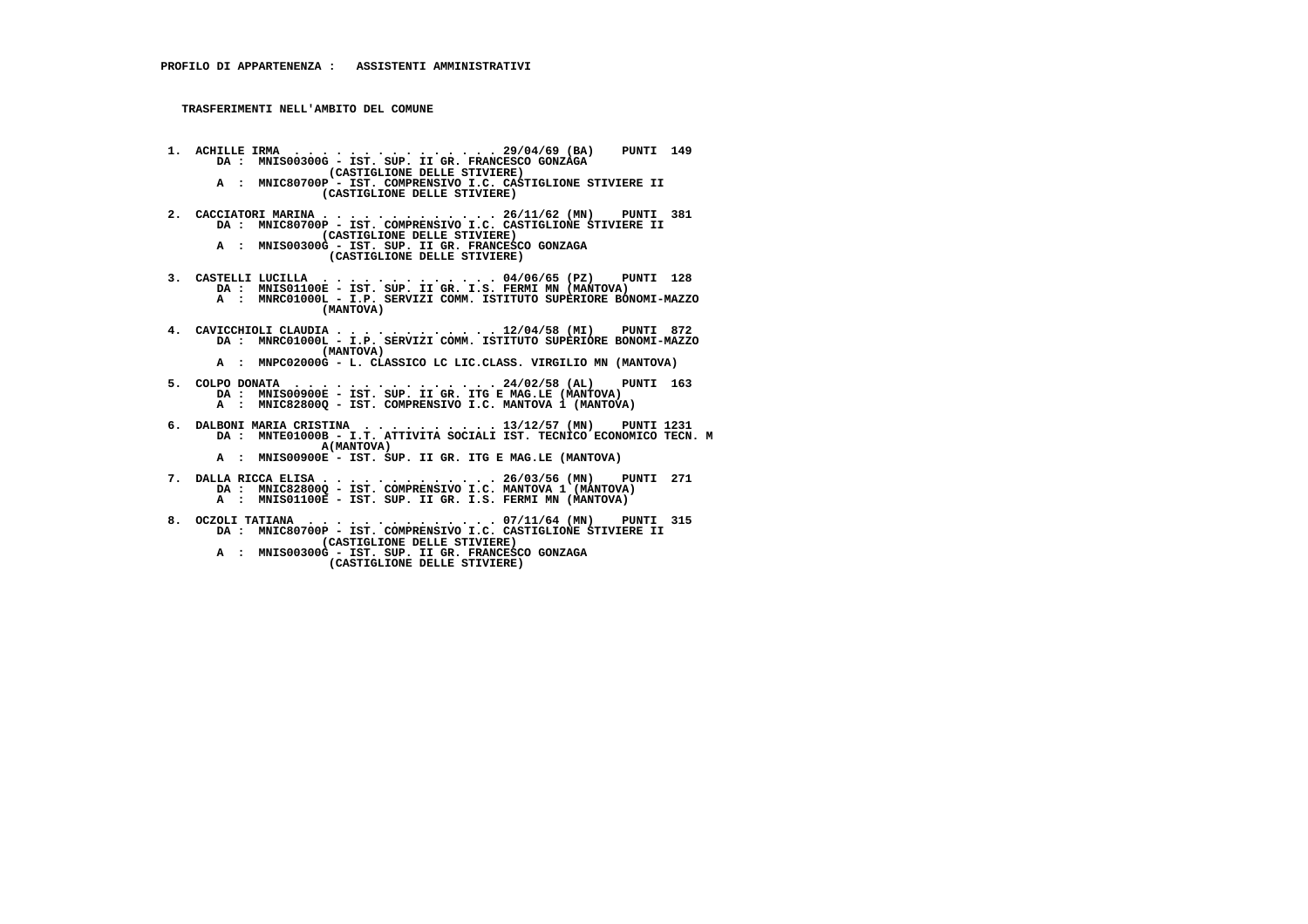## **TRASFERIMENTI NELL'AMBITO DEL COMUNE**

9. VIVALDINI LUCIA . . . . . . . . . . . . . . . 25/05/67 (MN) PUNTI 117<br>DA : MNIS00300G - IST. SUP. II GR. FRANCESCO GONZAGA<br>(CASTIGLIONE DELLE STIVIERE)<br>A : MNIC80700P - IST. COMPRENSIVO I.C. CASTIGLIONE STIVIERE II<br>(CAS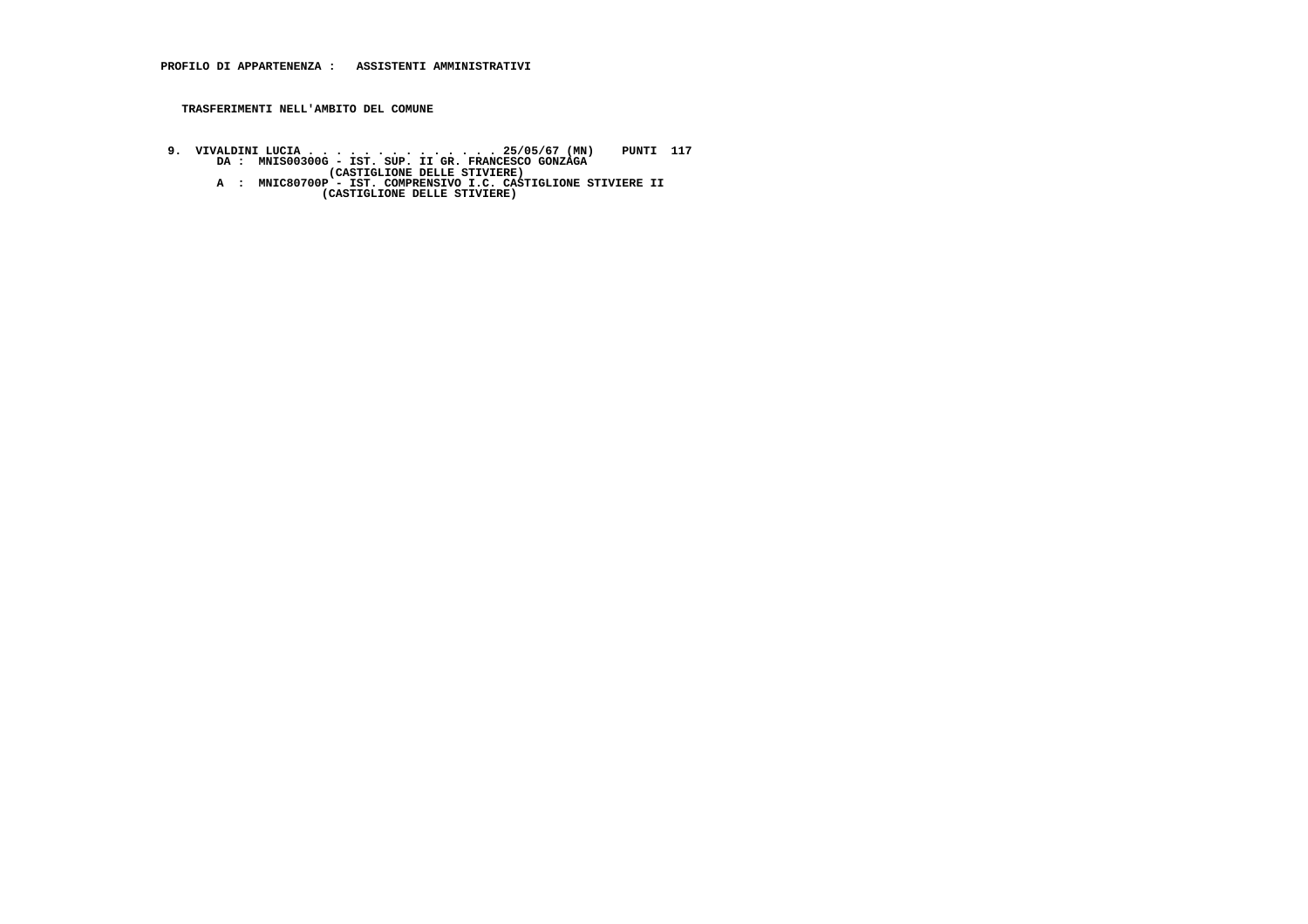**1. ALBERTI CINZIA . . . . . . . . . . . . . . 23/06/74 (MN) PUNTI 173 DA : MNEE000VW8 - PROVINCIA DI MANTOVA A : MNIS00800P - IST. SUP. II GR. GIOVANNI FALCONE (ASOLA) 2. ALEO FRANCESCA . . . . . . . . . . . . . . 10/10/63 (TP) PUNTI 102 DA : MNEE000VW8 - PROVINCIA DI MANTOVA A : MNIC82800Q - IST. COMPRENSIVO I.C. MANTOVA 1 (MANTOVA) 3. ASTUTI ENZA . . . . . . . . . . . . . . . . 17/08/68 (CT) PUNTI 113 DA : MNEE000VW8 - PROVINCIA DI MANTOVA A : MNIC82900G - IST. COMPRENSIVO I.C. MANTOVA 2 (MANTOVA) 4. BELLINI SONIA . . . . . . . . . . . . . . . 10/08/64 (MN) PUNTI 152 DA : MNEE000VW8 - PROVINCIA DI MANTOVA A : MNIS00800P - IST. SUP. II GR. GIOVANNI FALCONE (ASOLA) 5. BENATTI COSETTA . . . . . . . . . . . . . . 10/03/57 (MN) PUNTI 14 DA : MNEE000VW8 - PROVINCIA DI MANTOVA A : MNIC833007 - IST. COMPRENSIVO I. C. MOGLIA (MOGLIA) 6. CARDAROPOLI LOREDANA . . . . . . . . . . . 27/07/72 (SA) PUNTI 117 DA : MNEE000VW8 - PROVINCIA DI MANTOVA A : MNIC82900G - IST. COMPRENSIVO I.C. MANTOVA 2 (MANTOVA) 7. CAVANA PATRIZIA . . . . . . . . . . . . . . 14/02/67 (MN) PUNTI 349 DA : MNIC82900G - IST. COMPRENSIVO I.C. MANTOVA 2 (MANTOVA) A : MNIC81400T - IST. COMPRENSIVO IST. COMPR. MARMIROLO (MARMIROLO) 8. CHERSUL MARIA CONCETTA . . . . . . . . . . 06/02/76 (AG) PUNTI 193 DA : MNEE000VW8 - PROVINCIA DI MANTOVA A : MNIC812006 - IST. COMPRENSIVO I.C. CURTATONE (CURTATONE) 9. COMPARONE FILOMENA . . . . . . . . . . . . 05/01/70 (CE) PUNTI 222 DA : MNEE000VW8 - PROVINCIA DI MANTOVA**

- **A : MNIC80800E IST. COMPRENSIVO I.C. CASTIGLIONE STIVIERE 1**
	- **(CASTIGLIONE DELLE STIVIERE)**
	- **PRECEDENZA PREVISTA DAL C.C.N.I.**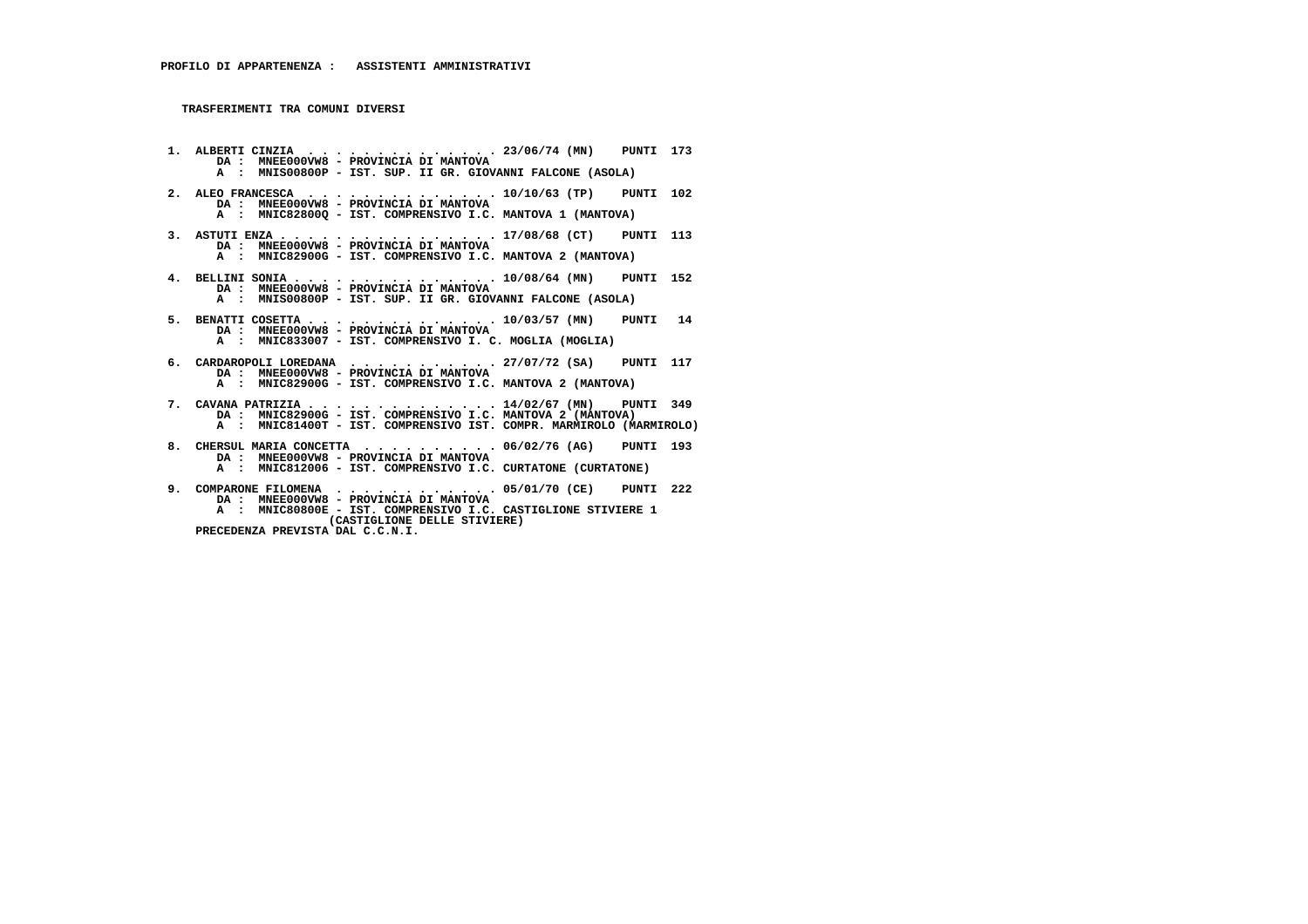**10. DEL MONACO FLAVIA . . . . . . . . . . . . . 31/05/82 (CE) PUNTI 92 DA : MNEE000VW8 - PROVINCIA DI MANTOVA A : MNIS00900E - IST. SUP. II GR. ITG E MAG.LE (MANTOVA) 11. DONDI ENRICA . . . . . . . . . . . . . . . 29/10/58 (MN) PUNTI 403**DA : MNIC82900G - IST. COMPRENSIVO I.C. MANTOVA 2 (MANTOVA)  **A : MNIS013006 - IST. SUP. II GR. I.S. "STROZZI" PALIDANO (GONZAGA) 12. GUARNIERI GELMINA . . . . . . . . . . . . . 11/10/58 (MN) PUNTI 336 DA : MNEE000VW8 - PROVINCIA DI MANTOVA A : MNIC82800Q - IST. COMPRENSIVO I.C. MANTOVA 1 (MANTOVA) 13. LODI RIZZINI FABIO . . . . . . . . . . . . 22/12/67 (MN) PUNTI 88 DA : MNEE000VW8 - PROVINCIA DI MANTOVA A : MNIC82900G - IST. COMPRENSIVO I.C. MANTOVA 2 (MANTOVA) 14. MORAGLIA ANNA MARIA . . . . . . . . . . . . 03/05/67 (BA) PUNTI 298 DA : MNIC82800Q - IST. COMPRENSIVO I.C. MANTOVA 1 (MANTOVA) A : MNIC81600D - IST. COMPRENSIVO I.C. SAN GIORGIO DI MN (SAN GIORGIO DI MANTOVA) 15. PICCARDI SANDRA . . . . . . . . . . . . . . 10/12/66 (MN) PUNTI 222 DA : MNEE000VW8 - PROVINCIA DI MANTOVA A : MNIC825008 - IST. COMPRENSIVO I.C. 1 - SUZZARA (SUZZARA) 16. PICCOLI ANNA MARIA . . . . . . . . . . . . 18/05/58 (PR) PUNTI 338 DA : MNEE000VW8 - PROVINCIA DI MANTOVA A : MNIC83800A - IST. COMPRENSIVO IC VIADANA (VIADANA) 17. PIVA ROSETTA . . . . . . . . . . . . . . . 02/03/64 (MN) PUNTI 286 DA : MNEE000VW8 - PROVINCIA DI MANTOVA**

- **A : MNIS013006 IST. SUP. II GR. I.S. "STROZZI" PALIDANO (GONZAGA)**
- **18. PRANDINI ANTONELLA . . . . . . . . . . . . 27/06/67 (MN) PUNTI 280 DA : MNEE000VW8 PROVINCIA DI MANTOVA A : MNIC80800E - IST. COMPRENSIVO I.C. CASTIGLIONE STIVIERE 1**
	- **(CASTIGLIONE DELLE STIVIERE)**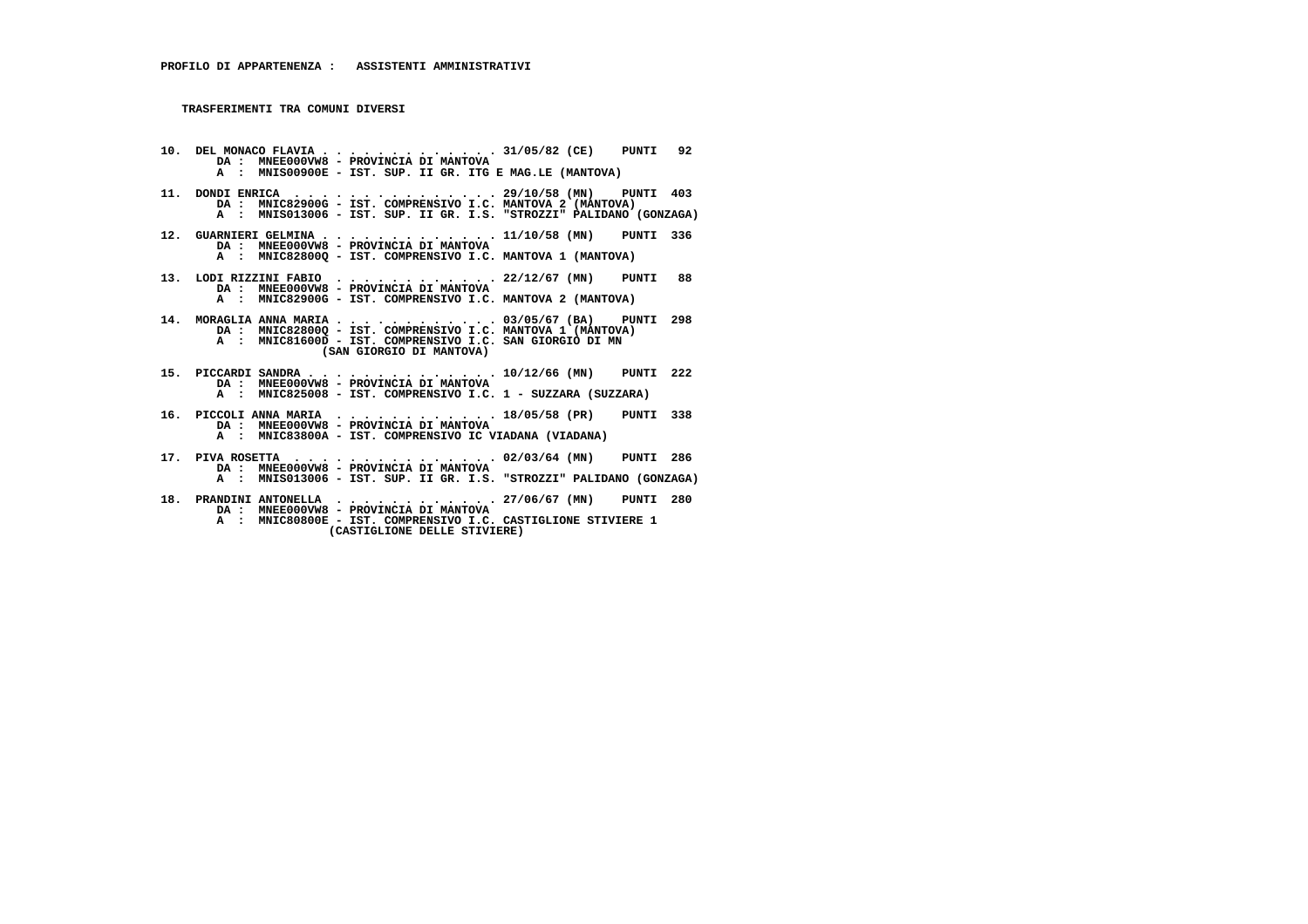- **19. PROVENZANO LEIDA . . . . . . . . . . . . . 12/08/83 (CS) PUNTI 114 DA : MNEE000VW8 PROVINCIA DI MANTOVA A : MNIC83800A - IST. COMPRENSIVO IC VIADANA (VIADANA) 20. PUGLIESE GEROLAMA . . . . . . . . . . . . . 15/09/68 (VV) PUNTI 114 DA : MNEE000VW8 - PROVINCIA DI MANTOVA A : MNIC80100Q - IST. COMPRENSIVO I.C. CANNETO SULL'OGLIO (CANNETO SULL'OGLIO)**
- **21. VICENTINI DANIELA . . . . . . . . . . . . . 27/12/72 (VR) PUNTI 217 DA : MNEE000VW8 PROVINCIA DI MANTOVA A : MNIC80300B IST. COMPRENSIVO I. C. CASTEL GOFFREDO (CASTEL GOFFREDO)**
- **22. ZULIANI MASSIMO . . . . . . . . . . . . . . 07/08/59 (TO) PUNTI 215 DA : MNEE000VW8 PROVINCIA DI MANTOVA A : MNIS006003 IST. SUP. II GR. IS G.GREGGIATI (OSTIGLIA) PRECEDENZA PREVISTA DAL C.C.N.I.**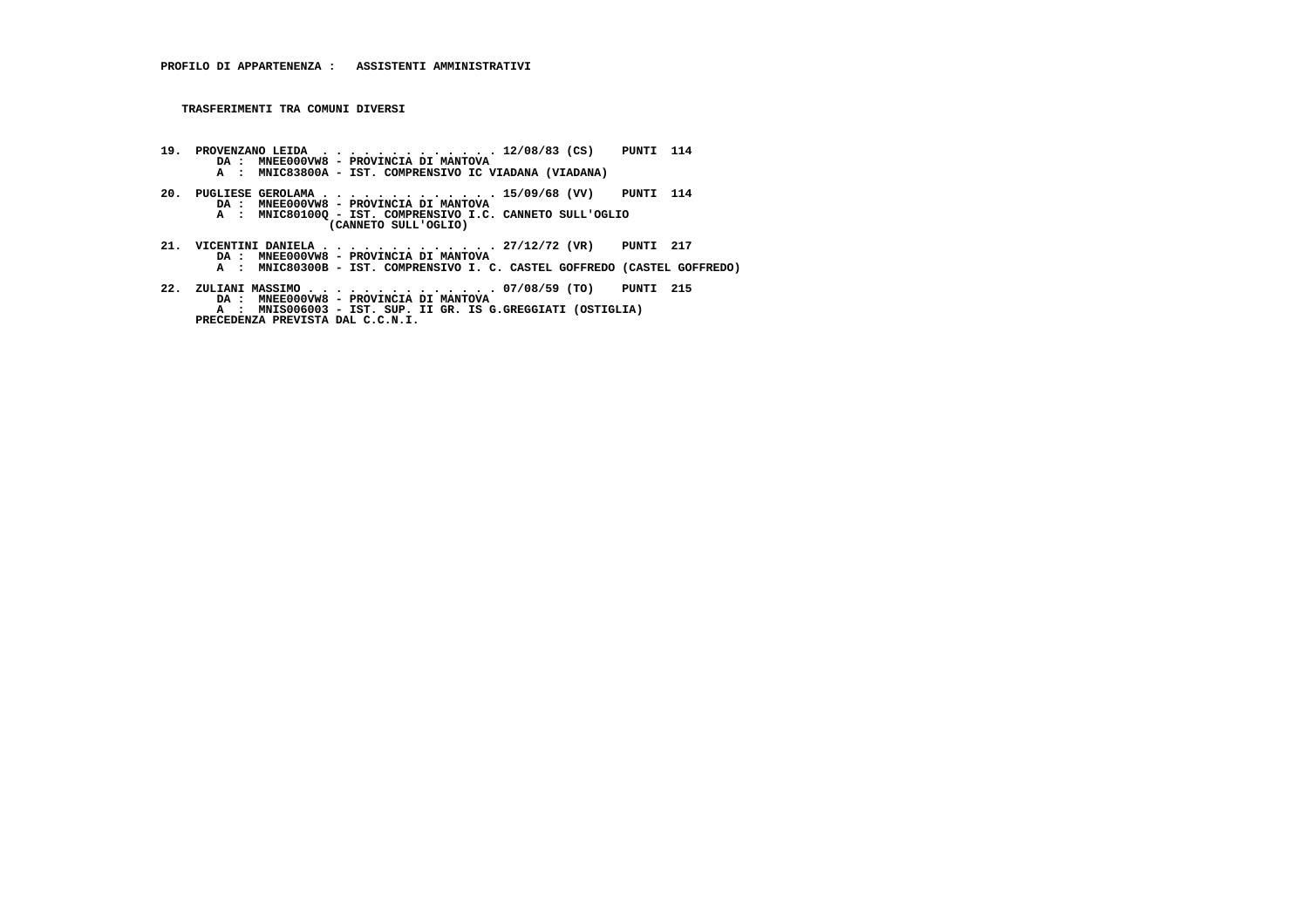**TRASFERIMENTI DA ALTRA PROVINCIA**

- **1. ANDREOLI MATTIA CARLO . . . . . . . . . . . 02/04/72 (VR) PUNTI 163 DA : VREE000VQ8 PROVINCIA DI VERONA A : MNIC82200R IST. COMPRENSIVO I.C. SERMIDE (SERMIDE)**
- **2. CAVIGLIA STEFANIA . . . . . . . . . . . . . 25/04/69 (PA) PUNTI 293 DA : PAEE12200N SC. PRIMARIA D.D. C. MANERI -INGRASSIA (PALERMO) A : MNIC833007 IST. COMPRENSIVO I. C. MOGLIA (MOGLIA)**
	-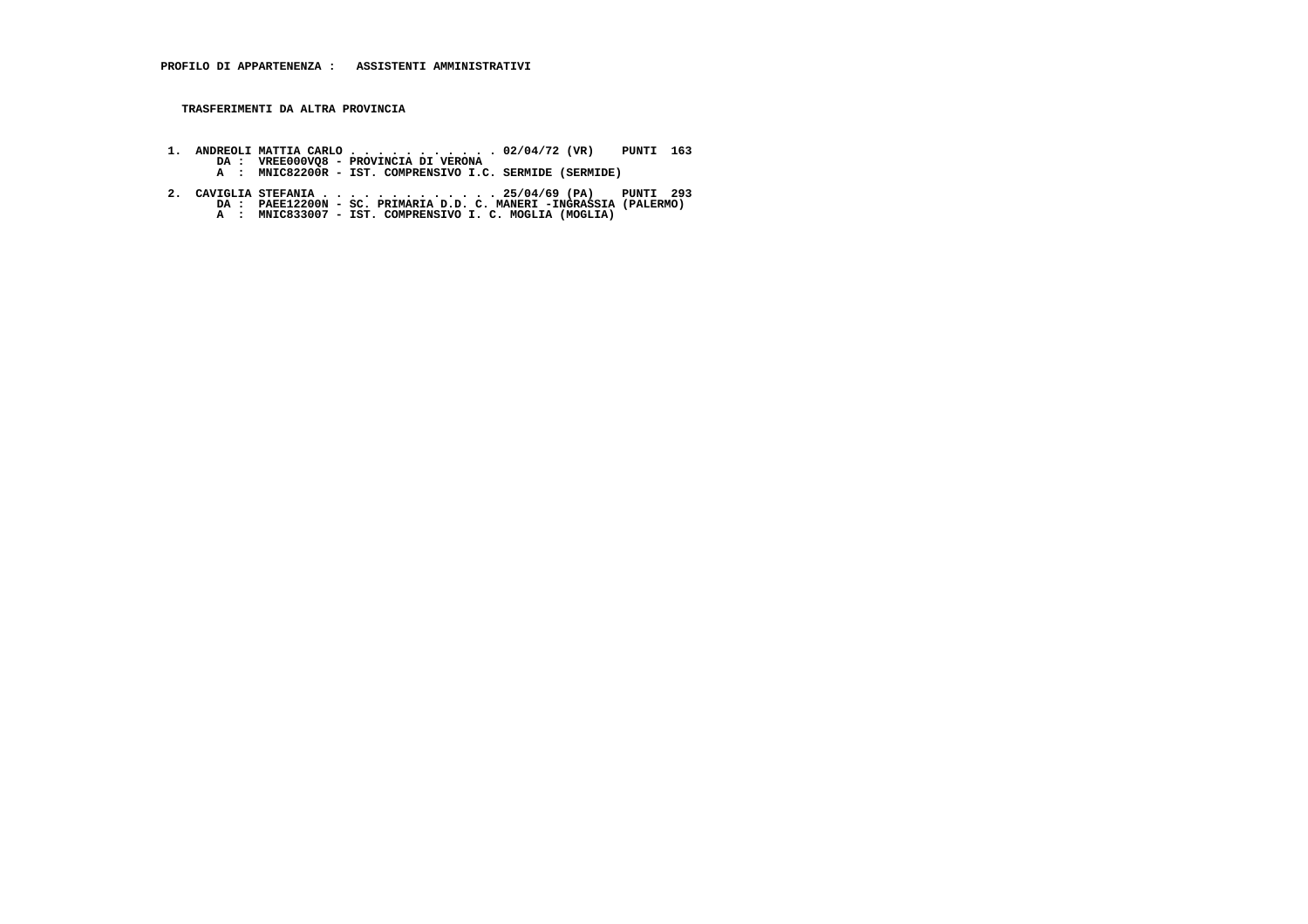- **1. COSTA SALVATORE . . . . . . . . . . . . . . 29/06/72 (ME) PUNTI 41 AREE RICHIESTE : AR02 - ELETTRONICA ED ELETTROTECNICA. AR01 - MECCANICA. AR08 - FISICA. - DA : MNEE000VW8 - PROVINCIA DI MANTOVA A : MNIS01100E - IST. SUP. II GR. I.S. FERMI MN (MANTOVA)**SU : AR01 - MECCANICA  **2. SCAGLIONE FRANCESCA . . . . . . . . . . . . 13/08/66 (PA) PUNTI 201 AREE RICHIESTE : AR23 - CHIMICA. AR11 - METALLURGICO - MINERARIA. AR08 - FISICA. AR38 - AGROINDUSTRIALE. DA : MNEE000VW8 - PROVINCIA DI MANTOVA A : MNIS00800P - IST. SUP. II GR. GIOVANNI FALCONE (ASOLA)**
	- **SU : AR11 METALLURGICO MINERARIA**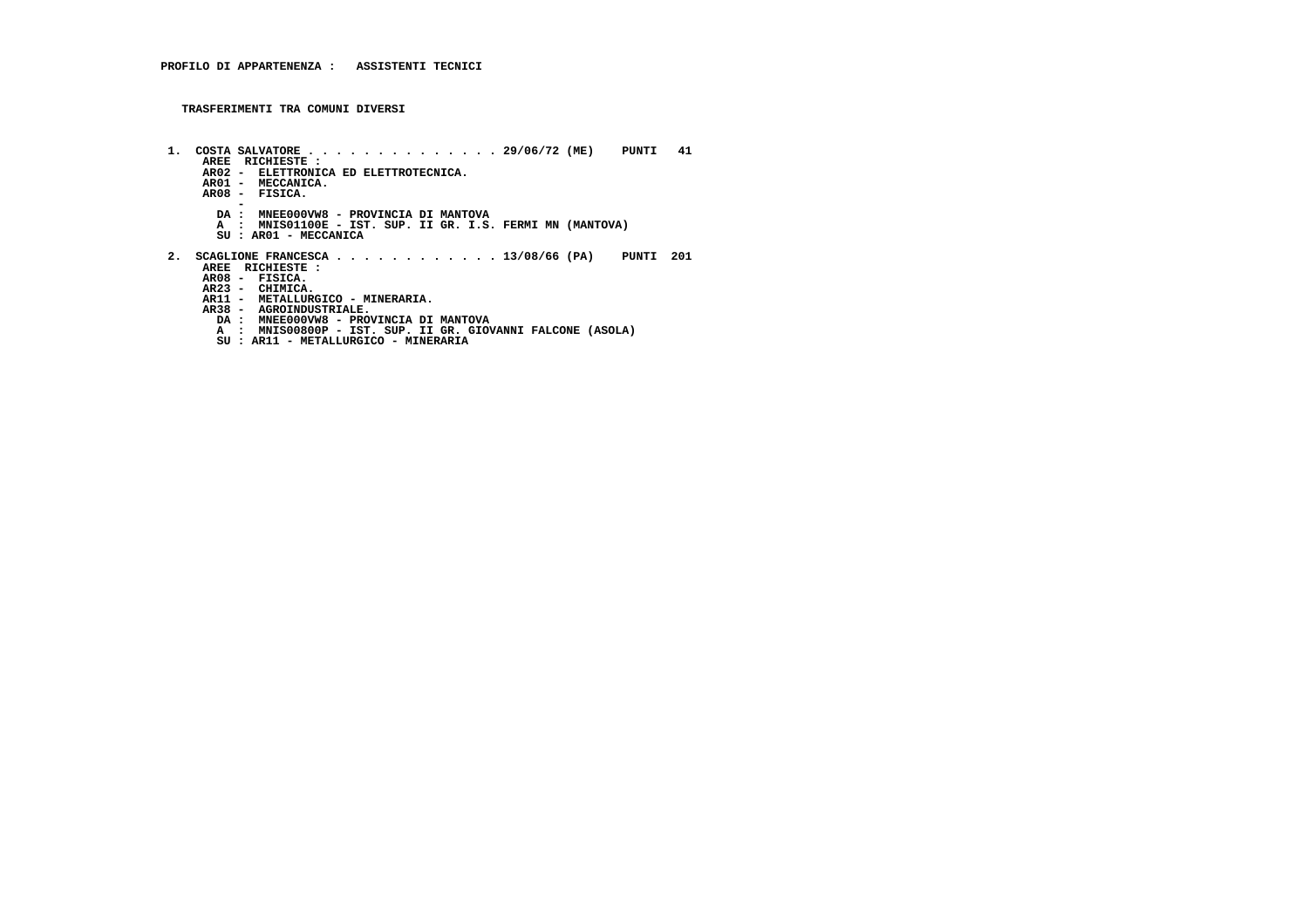**TRASFERIMENTI NELL'AMBITO DEL COMUNE**

 **(MANTOVA) A : MNTE01000B - I.T. ATTIVITA SOCIALI IST. TECNICO ECONOMICO TECN. M A(MANTOVA) 2. BOLDRINI ROBERTA . . . . . . . . . . . . . 08/08/73 (MO) PUNTI 167 DA : MNIC83000Q - IST. COMPRENSIVO I.C. DOSOLO POMPONESCO VIADANA (VIADANA) A : MNIS00400B - IST. SUP. II GR. I.I.S. SAN GIOVANNI BOSCO (VIADANA) 3. BONI ADRIANO . . . . . . . . . . . . . . . 15/10/57 (MN) PUNTI 256 DA : MNIS00200Q - IST. SUP. II GR. G. GALILEI (OSTIGLIA) A : MNIS006003 - IST. SUP. II GR. IS G.GREGGIATI (OSTIGLIA) 4. CARPEGGIANI NORMANNA . . . . . . . . . . . 23/06/55 (MN) PUNTI 798 DA : MNIS00900E - IST. SUP. II GR. ITG E MAG.LE (MANTOVA) A : MNTE01000B - I.T. ATTIVITA SOCIALI IST. TECNICO ECONOMICO TECN. M A(MANTOVA)**

 **1. AZZONI IVAN . . . . . . . . . . . . . . . . 17/05/61 (MN) PUNTI 277 DA : MNRC01000L - I.P. SERVIZI COMM. ISTITUTO SUPERIORE BONOMI-MAZZO**

- **5. GRECO EMMA . . . . . . . . . . . . . . . . 31/05/68 (MN) PUNTI 216 DA : MNTD01000X I.T. COMMERCIALE I.T.E.S. "ALBERTO PITENTINO" (MANTOVA)**A : MNIC83600P - IST. COMPRENSIVO I.C. MANTOVA 3 (MANTOVA)
- **6. GUALERZI DORIANA . . . . . . . . . . . . . 14/02/56 (MN) PUNTI 118 DA : MNIC83800A IST. COMPRENSIVO IC VIADANA (VIADANA) A : MNIC83000Q - IST. COMPRENSIVO I.C. DOSOLO POMPONESCO VIADANA (VIADANA)**
- **7. MODENA GIULIANA . . . . . . . . . . . . . . 19/07/68 (MN) PUNTI 672 DA : MNIC82800Q IST. COMPRENSIVO I.C. MANTOVA 1 (MANTOVA) A : MNIC82900G - IST. COMPRENSIVO I.C. MANTOVA 2 (MANTOVA)**
- **8. PERRONE GIANNA . . . . . . . . . . . . . . 04/07/71 (EE) PUNTI 121 DA : MNIC820005 IST. COMPRENSIVO I.C. OSTIGLIA (OSTIGLIA) A : MNIS006003 - IST. SUP. II GR. IS G.GREGGIATI (OSTIGLIA)**
- **9. ZILIOLI ROSANNA . . . . . . . . . . . . . . 27/11/61 (MN) PUNTI 187 DA : MNIC80000X IST. COMPRENSIVO I.C. ASOLA (ASOLA) A : MNIS00800P - IST. SUP. II GR. GIOVANNI FALCONE (ASOLA)**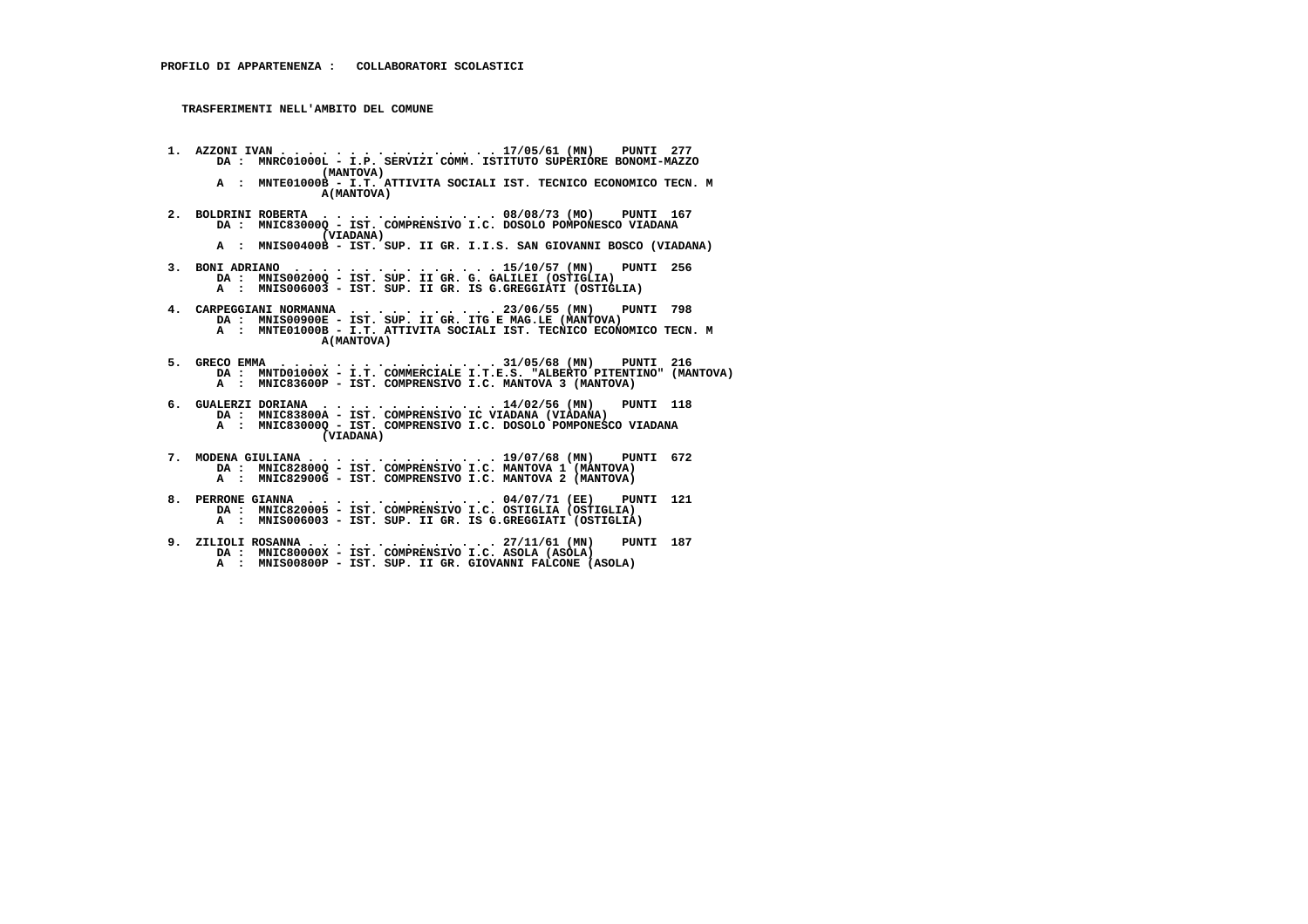**1. AMATO CATERINA . . . . . . . . . . . . . . 31/03/70 (PA) PUNTI 152 DA : MNEE000VW8 - PROVINCIA DI MANTOVA A : MNIC825008 - IST. COMPRENSIVO I.C. 1 - SUZZARA (SUZZARA) 2. AMIDANI DAVIDE . . . . . . . . . . . . . . 10/01/63 (MN) PUNTI 95 DA : MNEE000VW8 - PROVINCIA DI MANTOVA A : MNIS00900E - IST. SUP. II GR. ITG E MAG.LE (MANTOVA) 3. ANCESCHI LISA . . . . . . . . . . . . . . . 05/01/72 (MN) PUNTI 191 DA : MNIC826004 - IST. COMPRENSIVO ISTITUTO COMPRENSIVO RODIGO (RODIGO) A : MNIC80200G - IST. COMPRENSIVO I. C. CERESARA (CERESARA) 4. BARTOLI GUIDO . . . . . . . . . . . . . . . 27/09/63 (MN) PUNTI 141 DA : MNIS013006 - IST. SUP. II GR. I.S. "STROZZI" PALIDANO (GONZAGA) A : MNIC826004 - IST. COMPRENSIVO ISTITUTO COMPRENSIVO RODIGO (RODIGO) 5. BITASI DANIELA . . . . . . . . . . . . . . 29/04/58 (MN) PUNTI 91 DA : MNEE000VW8 - PROVINCIA DI MANTOVA A : MNIS01100E - IST. SUP. II GR. I.S. FERMI MN (MANTOVA) 6. BOGONCELLO ANTONIA . . . . . . . . . . . . 28/05/63 (VR) PUNTI 110 DA : MNEE000VW8 - PROVINCIA DI MANTOVA A : MNIC833007 - IST. COMPRENSIVO I. C. MOGLIA (MOGLIA) 7. BORRELLI ASSUNTA . . . . . . . . . . . . . 11/11/59 (NA) PUNTI 133 DA : MNEE000VW8 - PROVINCIA DI MANTOVA A : MNIC82400C - IST. COMPRENSIVO I.C. SUZZARA "IL MILIONE" (SUZZARA) 8. BOTTAZZARI ARMANDA . . . . . . . . . . . . 20/01/74 (MN) PUNTI 210 DA : MNIC81000E - IST. COMPRENSIVO I.C. VIRGILIO (VIRGILIO) A : MNIC812006 - IST. COMPRENSIVO I.C. CURTATONE (CURTATONE) 9. CAMPAGNARI MARISA . . . . . . . . . . . . . 02/01/54 (MN) PUNTI 111 DA : MNEE000VW8 - PROVINCIA DI MANTOVA A : MNIS013006 - IST. SUP. II GR. I.S. "STROZZI" PALIDANO (GONZAGA) 10. CARUSO IMMACOLATA . . . . . . . . . . . . . 05/12/57 (CS) PUNTI 120 DA : MNEE000VW8 - PROVINCIA DI MANTOVA**

 **A : MNIC825008 - IST. COMPRENSIVO I.C. 1 - SUZZARA (SUZZARA)**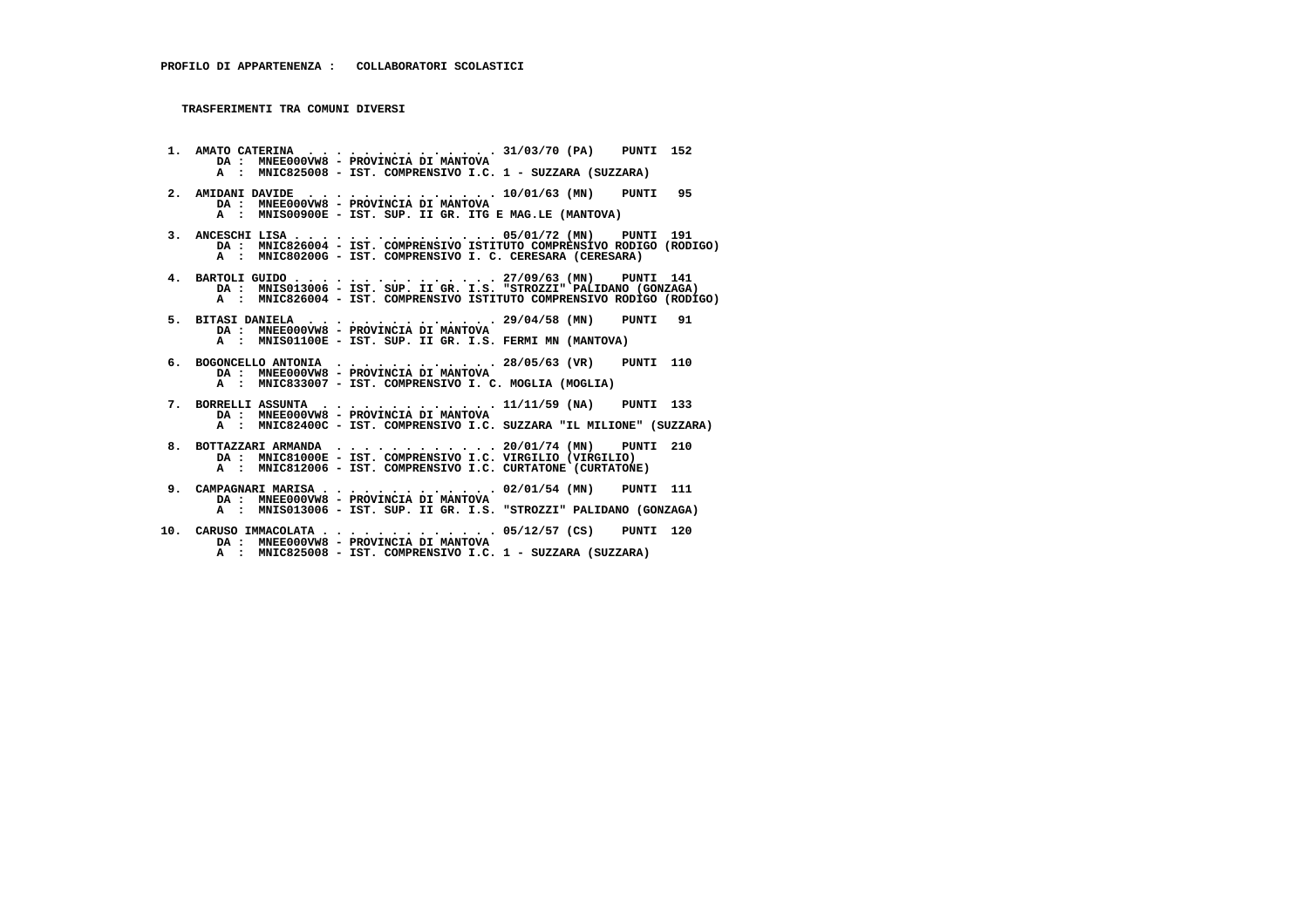- **11. CHIARELLI ALFONSA . . . . . . . . . . . . . 21/12/64 (AG) PUNTI 192 DA : MNEE000VW8 PROVINCIA DI MANTOVA A : MNIC820005 - IST. COMPRENSIVO I.C. OSTIGLIA (OSTIGLIA) PRECEDENZA PREVISTA DAL C.C.N.I.**
- **12. CHIZZONI STEFANIA . . . . . . . . . . . . . 30/11/71 (MN) PUNTI 672 DA : MNIC80300B IST. COMPRENSIVO I. C. CASTEL GOFFREDO (CASTEL GOFFREDO) A : MNIC80200G - IST. COMPRENSIVO I. C. CERESARA (CERESARA)**
- **13. COLAMARINO FRANCESCA . . . . . . . . . . . 10/09/79 (NA) PUNTI 170 DA : MNIC833007 IST. COMPRENSIVO I. C. MOGLIA (MOGLIA) A : MNIC821001 IST. COMPRENSIVO ISTITUTO COMPRENSIVO QUISTELL O(QUISTELLO)**
- **14. COMINOTTI MILVA . . . . . . . . . . . . . . 23/08/61 (MN) PUNTI 160 DA : MNIC82800Q IST. COMPRENSIVO I.C. MANTOVA 1 (MANTOVA) A : MNIC812006 IST. COMPRENSIVO I.C. CURTATONE (CURTATONE)**
- **15. CUSUMANO LORENA . . . . . . . . . . . . . . 23/11/81 (MN) PUNTI 277 DA : MNIC825008 IST. COMPRENSIVO I.C. 1 SUZZARA (SUZZARA) A : MNIS013006 - IST. SUP. II GR. I.S. "STROZZI" PALIDANO (GONZAGA)**
- **16. DI NAPOLI MARIA . . . . . . . . . . . . . . 20/06/81 (AV) PUNTI 153 DA : MNEE000VW8 PROVINCIA DI MANTOVA A : MNIS006003 - IST. SUP. II GR. IS G.GREGGIATI (OSTIGLIA)**
- **17. FERRARI LAURA . . . . . . . . . . . . . . . 25/02/65 (MN) PUNTI 98 DA : MNEE000VW8 PROVINCIA DI MANTOVA A : MNIC833007 - IST. COMPRENSIVO I. C. MOGLIA (MOGLIA)**
- **18. FERRONATO ARIANNA . . . . . . . . . . . . . 12/05/73 (MN) PUNTI 139 DA : MNIS00400B IST. SUP. II GR. I.I.S. SAN GIOVANNI BOSCO (VIADANA) A : MNIC80200G - IST. COMPRENSIVO I. C. CERESARA (CERESARA)**
- **19. FORMISANO ROSALIA . . . . . . . . . . . . . 15/11/64 (NA) PUNTI 151 DA : MNIC82800Q - IST. COMPRENSIVO I.C. MANTOVA 1 (MANTOVA) A : MNIC81000E - IST. COMPRENSIVO I.C. VIRGILIO (VIRGILIO)**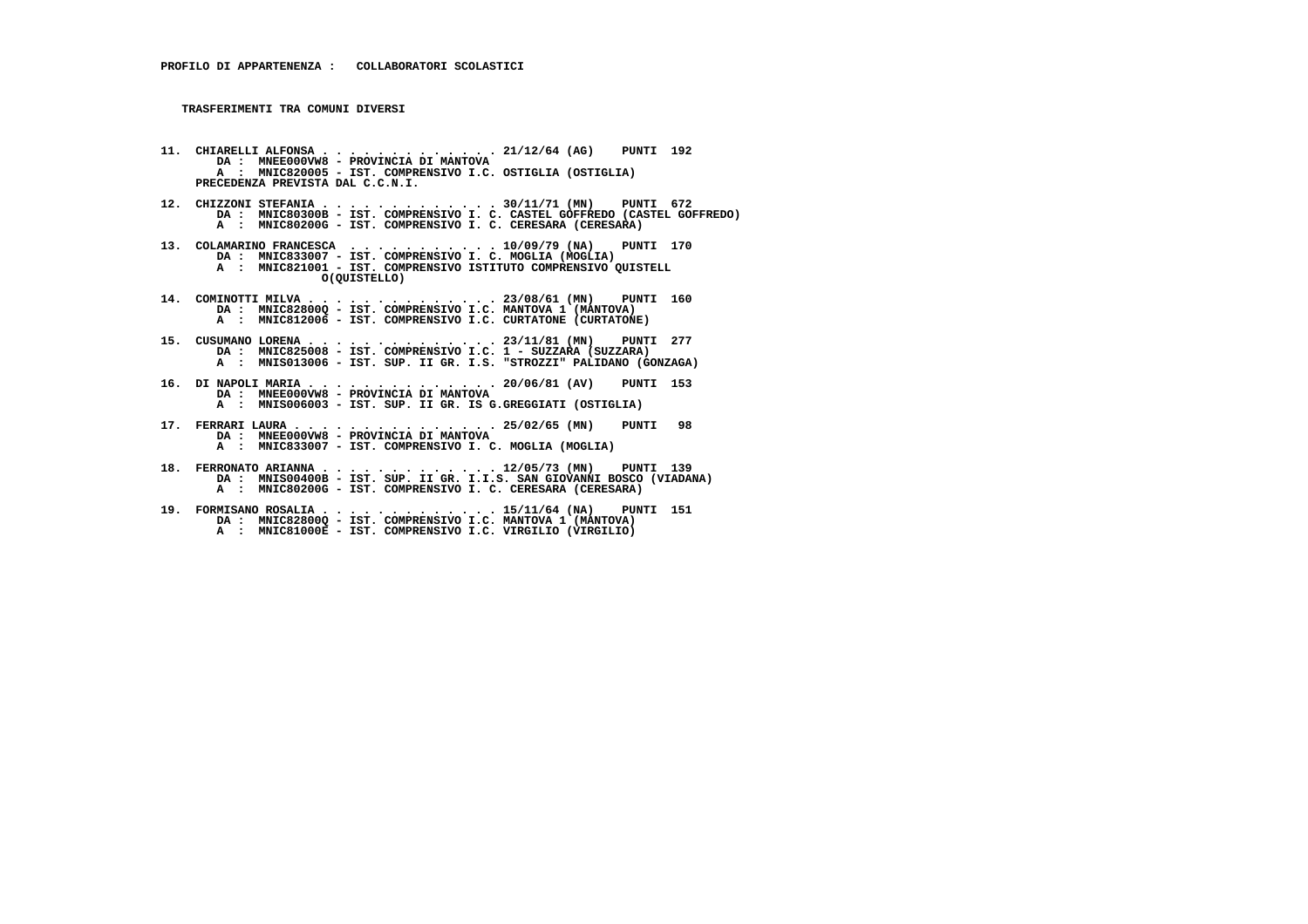**20. GADIOLI BARBARA . . . . . . . . . . . . . . 30/12/69 (MN) PUNTI 102 DA : MNEE000VW8 - PROVINCIA DI MANTOVA A : MNIC82800Q - IST. COMPRENSIVO I.C. MANTOVA 1 (MANTOVA) 21. GAETANO ANGELINA . . . . . . . . . . . . . 18/02/74 (CZ) PUNTI 135 DA : MNEE000VW8 - PROVINCIA DI MANTOVA A : MNIS00900E - IST. SUP. II GR. ITG E MAG.LE (MANTOVA) 22. GALASSO PRISCILLA . . . . . . . . . . . . . 09/09/71 (ME) PUNTI 107 DA : MNEE000VW8 - PROVINCIA DI MANTOVA A : MNIC83600P - IST. COMPRENSIVO I.C. MANTOVA 3 (MANTOVA) 23. GANGAROSSA TANINA . . . . . . . . . . . . . 22/01/69 (AG) PUNTI 108 DA : MNEE000VW8 - PROVINCIA DI MANTOVA A : MNIC82900G - IST. COMPRENSIVO I.C. MANTOVA 2 (MANTOVA) 24. GAROSI VIVIANA . . . . . . . . . . . . . . 12/05/75 (VR) PUNTI 95 DA : MNEE000VW8 - PROVINCIA DI MANTOVA A : MNIC833007 - IST. COMPRENSIVO I. C. MOGLIA (MOGLIA) 25. GIUDICE FILOMENA . . . . . . . . . . . . . 24/07/67 (SA) PUNTI 106 DA : MNEE000VW8 - PROVINCIA DI MANTOVA A : MNIC80000X - IST. COMPRENSIVO I.C. ASOLA (ASOLA) 26. GNACCARINI PRASSEDE . . . . . . . . . . . . 23/12/48 (MN) PUNTI 86 DA : MNEE000VW8 - PROVINCIA DI MANTOVA A : MNIC80100Q - IST. COMPRENSIVO I.C. CANNETO SULL'OGLIO (CANNETO SULL'OGLIO) 27. LAZZARINI CRISTINA . . . . . . . . . . . . 01/07/66 (MN) PUNTI 121 DA : MNEE000VW8 - PROVINCIA DI MANTOVA A : MNIC80200G - IST. COMPRENSIVO I. C. CERESARA (CERESARA)**

- **28. LISTA CONCETTA . . . . . . . . . . . . . . 03/01/71 (NA) PUNTI 166 DA : MNEE000VW8 PROVINCIA DI MANTOVA**
- **A : MNIC82400C IST. COMPRENSIVO I.C. SUZZARA "IL MILIONE" (SUZZARA)**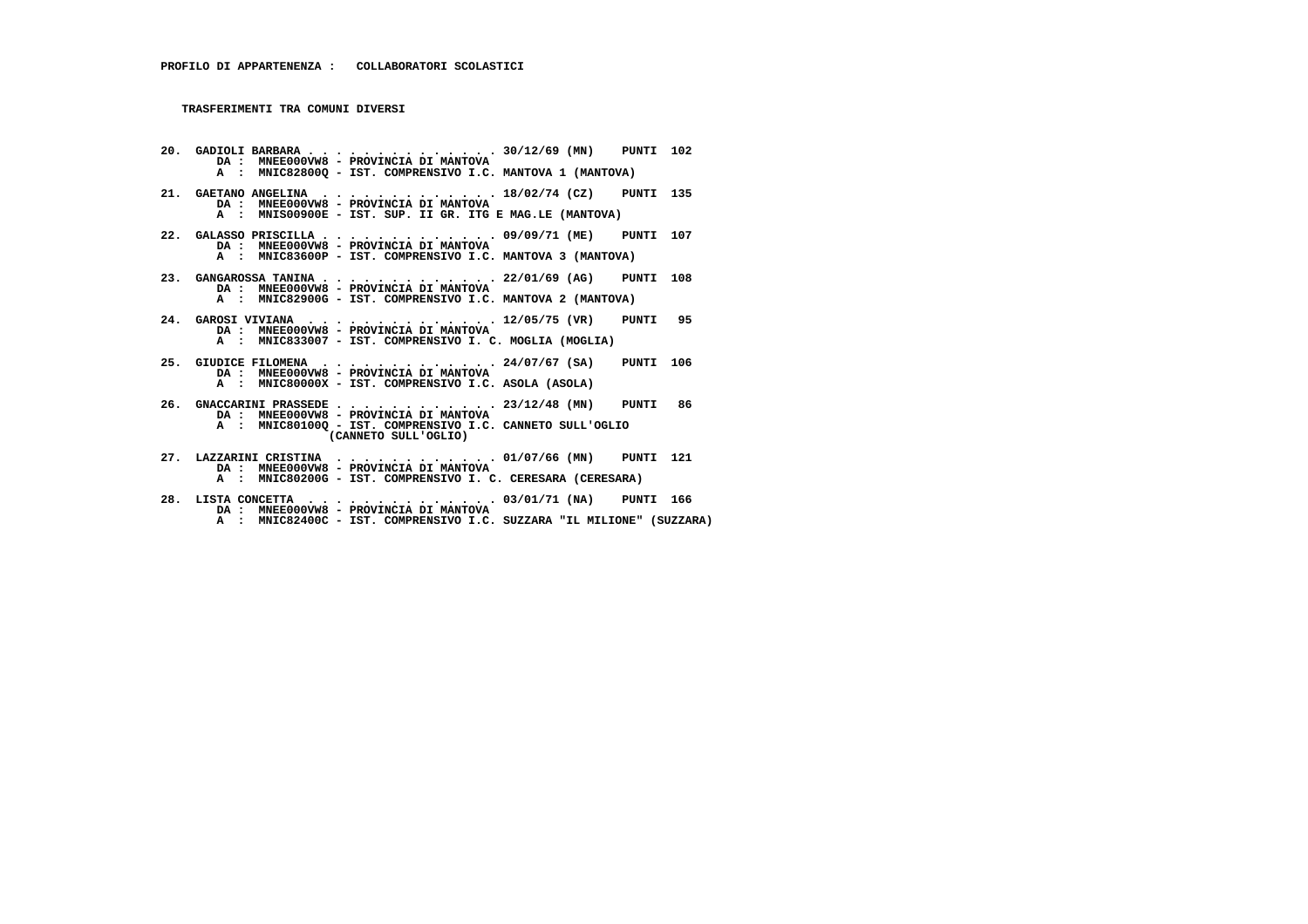- **29. LODI GIULIANA . . . . . . . . . . . . . . . 03/06/64 (FE) PUNTI 602 DA : MNIS006003 IST. SUP. II GR. IS G.GREGGIATI (OSTIGLIA) A : MNIC82200R - IST. COMPRENSIVO I.C. SERMIDE (SERMIDE) PRECEDENZA PREVISTA DAL C.C.N.I.**
- **30. LUSETTI LORENA . . . . . . . . . . . . . . 13/07/64 (MN) PUNTI 122 DA : MNEE000VW8 PROVINCIA DI MANTOVA A : MNIC813002 - IST. COMPRENSIVO I.C. PORTO MANTOVANO (PORTO MANTOVANO) PRECEDENZA PREVISTA DAL C.C.N.I.**
- **31. MADELLA MANUELA . . . . . . . . . . . . . . 12/04/63 (MN) PUNTI 110 DA : MNEE000VW8 PROVINCIA DI MANTOVA A : MNRC01000L - I.P. SERVIZI COMM. ISTITUTO SUPERIORE BONOMI-MAZZO (MANTOVA)**
- **32. MARCON MARILISA . . . . . . . . . . . . . . 31/12/64 (TV) PUNTI 130 DA : MNEE000VW8 - PROVINCIA DI MANTOVA A : MNPC02000G - L. CLASSICO LC LIC.CLASS. VIRGILIO MN (MANTOVA)**
- **33. MIGLIACCIO ANNA BIANCA . . . . . . . . . . 10/11/69 (NA) PUNTI 117 DA : MNEE000VW8 PROVINCIA DI MANTOVA A : MNIS00900E - IST. SUP. II GR. ITG E MAG.LE (MANTOVA)**
- **34. MILANI CRISTINA . . . . . . . . . . . . . . 09/05/71 (RO) PUNTI 118 DA : MNEE000VW8 PROVINCIA DI MANTOVA A : MNIC83200B - IST. COMPRENSIVO I. C. PEGOGNAGA (PEGOGNAGA)**
- **35. MILANI EMANUELA . . . . . . . . . . . . . . 07/05/66 (MN) PUNTI 114 DA : MNEE000VW8 - PROVINCIA DI MANTOVA A : MNIC83700E - IST. COMPRENSIVO I.C- MONZAMBANO E PONTI SUL M I(MONZAMBANO)**
- **36. MIRANDOLA DANIELA . . . . . . . . . . . . . 13/10/55 (VR) PUNTI 96 DA : MNEE000VW8 PROVINCIA DI MANTOVA A : MNIS01100E - IST. SUP. II GR. I.S. FERMI MN (MANTOVA)**
- **37. ORSI IRMA . . . . . . . . . . . . . . . . . 26/03/67 (NA) PUNTI 132 DA : MNEE000VW8 - PROVINCIA DI MANTOVA A : MNIC81000E - IST. COMPRENSIVO I.C. VIRGILIO (VIRGILIO)**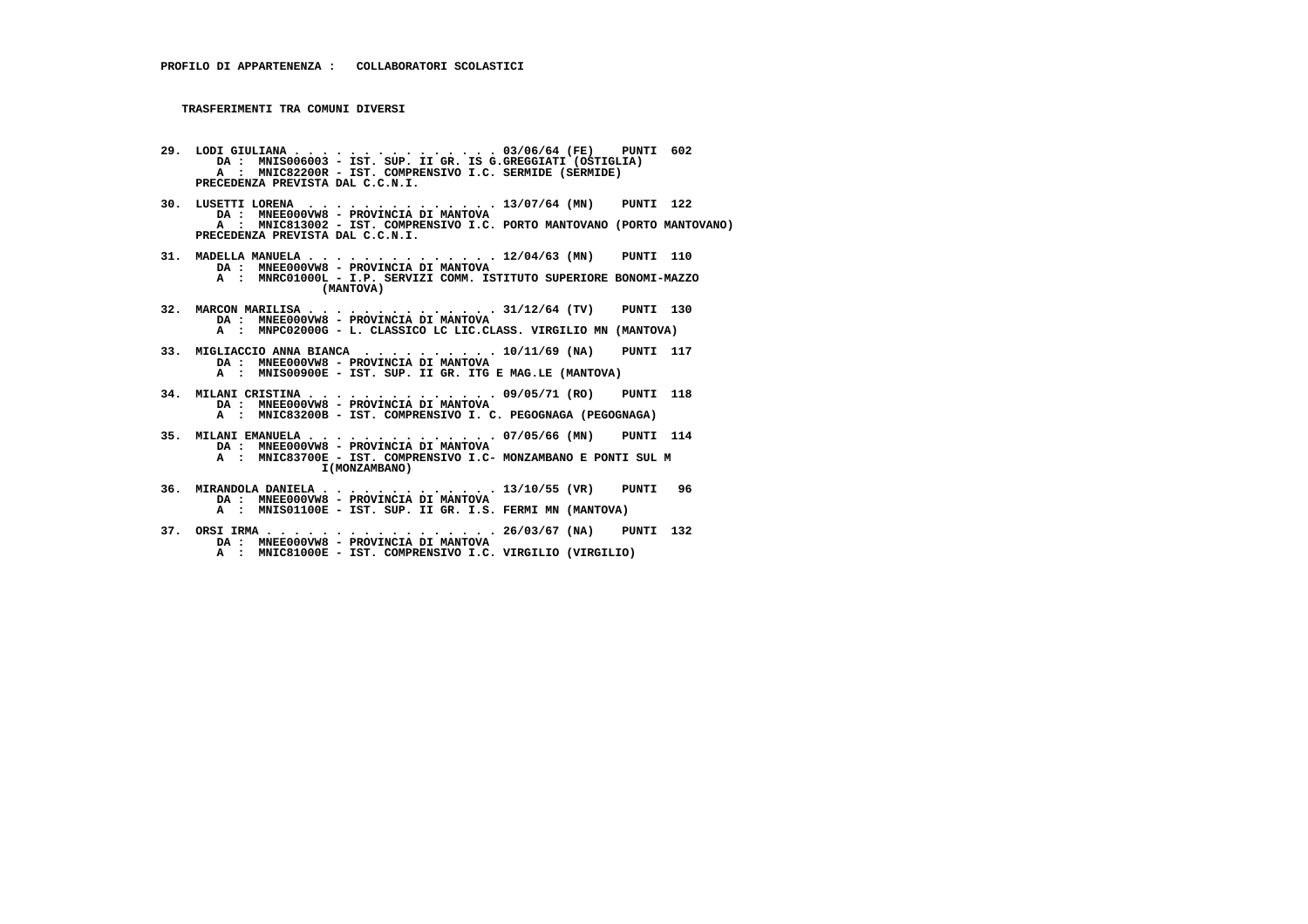- **38. OSTION MARIA ROSANNA . . . . . . . . . . . 04/01/58 (LE) PUNTI 138 DA : MNIC813002 IST. COMPRENSIVO I.C. PORTO MANTOVANO (PORTO MANTOVANO) A : MNTD01000X - I.T. COMMERCIALE I.T.E.S. "ALBERTO PITENTINO" (MANTOVA) 39. PAPA MARIA . . . . . . . . . . . . . . . . 01/05/67 (CE) PUNTI 98**
- **DA : MNEE000VW8 PROVINCIA DI MANTOVA A : MNIC83200B - IST. COMPRENSIVO I. C. PEGOGNAGA (PEGOGNAGA)**
- **40. PATERNITI MARTELLO GAETANO . . . . . . . . 11/02/58 (ME) PUNTI 112 DA : MNEE000VW8 - PROVINCIA DI MANTOVA A : MNIS00400B - IST. SUP. II GR. I.I.S. SAN GIOVANNI BOSCO (VIADANA)**
- **41. PIGA ANTONELLA . . . . . . . . . . . . . . 31/12/79 (CA) PUNTI 107 DA : MNEE000VW8 PROVINCIA DI MANTOVA A : MNIC83500V - IST. COMPRENSIVO I. C. GONZAGA (GONZAGA)**
	- **42. PULICE MIRLA VALERIA . . . . . . . . . . . 15/03/67 (CZ) PUNTI 125 DA : MNEE000VW8 - PROVINCIA DI MANTOVA**
- **A : MNIC80700P IST. COMPRENSIVO I.C. CASTIGLIONE STIVIERE II (CASTIGLIONE DELLE STIVIERE)**
- **43. PUPILLO CARLA . . . . . . . . . . . . . . . 31/03/69 (RG) PUNTI 130 DA : MNEE000VW8 PROVINCIA DI MANTOVA A : MNIC82700X - IST. COMPRENSIVO I.C. CASTELLUCCHIO (CASTELLUCCHIO)**
- **44. RASORI MARIA GRAZIA . . . . . . . . . . . . 15/08/67 (MN) PUNTI 142 DA : MNEE000VW8 - PROVINCIA DI MANTOVA A : MNIS00400B - IST. SUP. II GR. I.I.S. SAN GIOVANNI BOSCO (VIADANA) PRECEDENZA PREVISTA DAL C.C.N.I.**
- **45. RISTAURO MARIA ANTONIETTA . . . . . . . . . 10/06/66 (PZ) PUNTI 220 DA : MNIC81000E - IST. COMPRENSIVO I.C. VIRGILIO (VIRGILIO) A : MNIC812006 - IST. COMPRENSIVO I.C. CURTATONE (CURTATONE) PRECEDENZA PREVISTA DAL C.C.N.I.**
- **46. SANDRINI DONATELLA . . . . . . . . . . . . 19/10/62 (MN) PUNTI 109 DA : MNEE000VW8 PROVINCIA DI MANTOVA A : MNIC80100Q - IST. COMPRENSIVO I.C. CANNETO SULL'OGLIO (CANNETO SULL'OGLIO)**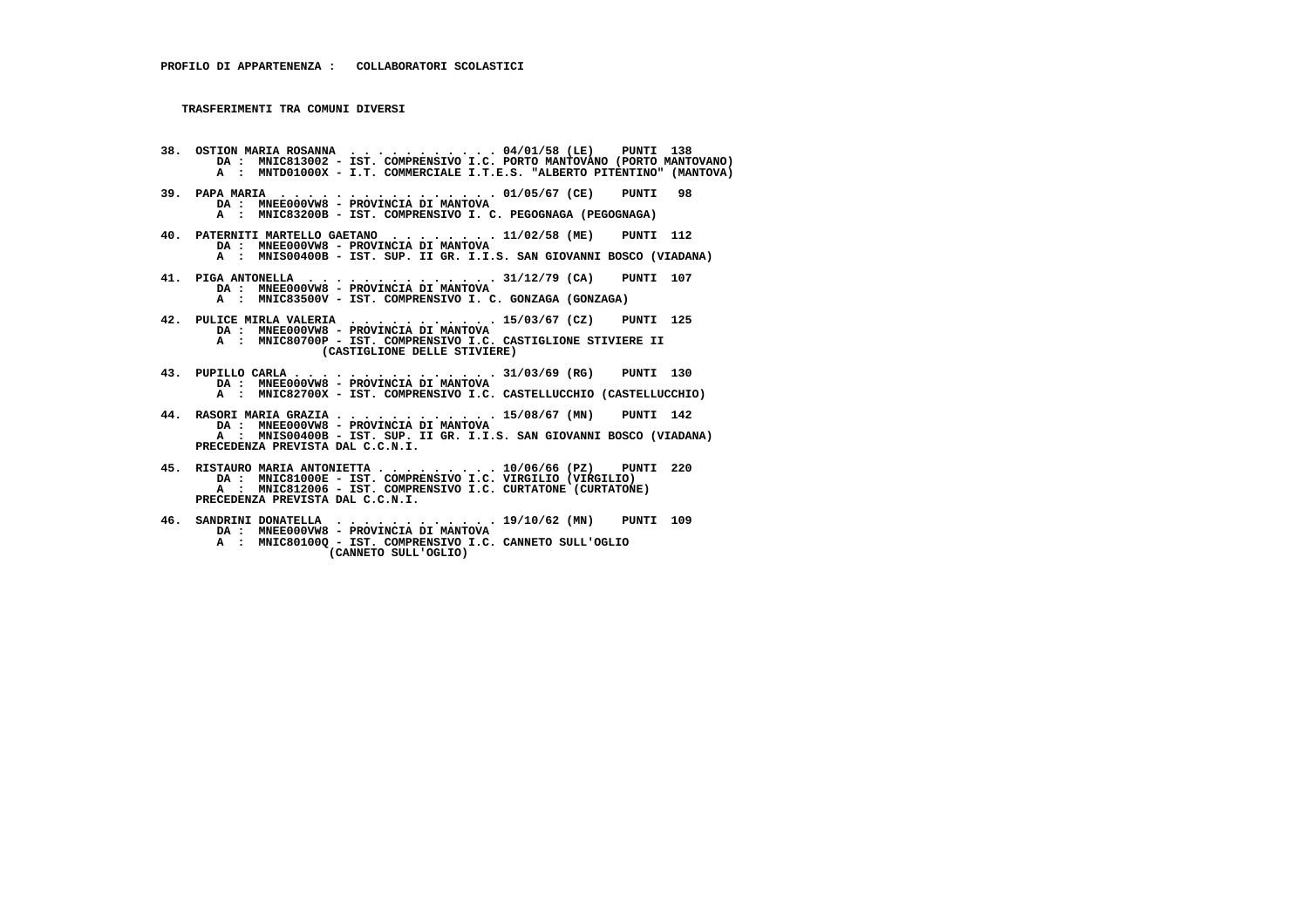**47. SANTUCCI GIUSEPPINA . . . . . . . . . . . . 01/03/53 (AV) PUNTI 95 DA : MNEE000VW8 - PROVINCIA DI MANTOVA A : MNIS01100E - IST. SUP. II GR. I.S. FERMI MN (MANTOVA) 48. SBAGLIA ANNUNZIATA . . . . . . . . . . . . 15/05/69 (RC) PUNTI 134 DA : MNEE000VW8 - PROVINCIA DI MANTOVA A : MNIS00800P - IST. SUP. II GR. GIOVANNI FALCONE (ASOLA) 49. SENATORE ANTONIETTA . . . . . . . . . . . . 15/01/68 (SA) PUNTI 106 DA : MNEE000VW8 - PROVINCIA DI MANTOVA A : MNIC825008 - IST. COMPRENSIVO I.C. 1 - SUZZARA (SUZZARA) 50. SERAFINO ANNA . . . . . . . . . . . . . . . 22/02/66 (SA) PUNTI 130 DA : MNEE000VW8 - PROVINCIA DI MANTOVA A : MNIC83600P - IST. COMPRENSIVO I.C. MANTOVA 3 (MANTOVA) 51. SOFFIATTI DONATELLA . . . . . . . . . . . . 22/05/70 (MN) PUNTI 111 DA : MNEE000VW8 - PROVINCIA DI MANTOVA A : MNIS01100E - IST. SUP. II GR. I.S. FERMI MN (MANTOVA) 52. SPAGNUOLO LUCIA . . . . . . . . . . . . . . 10/12/67 (AV) PUNTI 99 DA : MNEE000VW8 - PROVINCIA DI MANTOVA A : MNIC82800Q - IST. COMPRENSIVO I.C. MANTOVA 1 (MANTOVA) 53. TURGANTI MAURO . . . . . . . . . . . . . . 24/07/54 (MN) PUNTI 740 DA : MNIC813002 - IST. COMPRENSIVO I.C. PORTO MANTOVANO (PORTO MANTOVANO) A : MNIC82800Q - IST. COMPRENSIVO I.C. MANTOVA 1 (MANTOVA) 54. VANO GIUSEPPE . . . . . . . . . . . . . . . 22/10/54 (ME) PUNTI 578 DA : MNIS00400B - IST. SUP. II GR. I.I.S. SAN GIOVANNI BOSCO (VIADANA)A** : MNIS01100E - IST. SUP. II GR. I.S. FERMI MN (MANTOVA)  **55. VESPOLI MARGHERITA . . . . . . . . . . . . 25/01/64 (NA) PUNTI 149 DA : MNEE000VW8 - PROVINCIA DI MANTOVA A : MNIS00200Q - IST. SUP. II GR. G. GALILEI (OSTIGLIA)**

 **56. VIGNA IVANA . . . . . . . . . . . . . . . . 12/11/56 (MN) PUNTI 100 DA : MNEE000VW8 - PROVINCIA DI MANTOVA A : MNIS00800P - IST. SUP. II GR. GIOVANNI FALCONE (ASOLA)**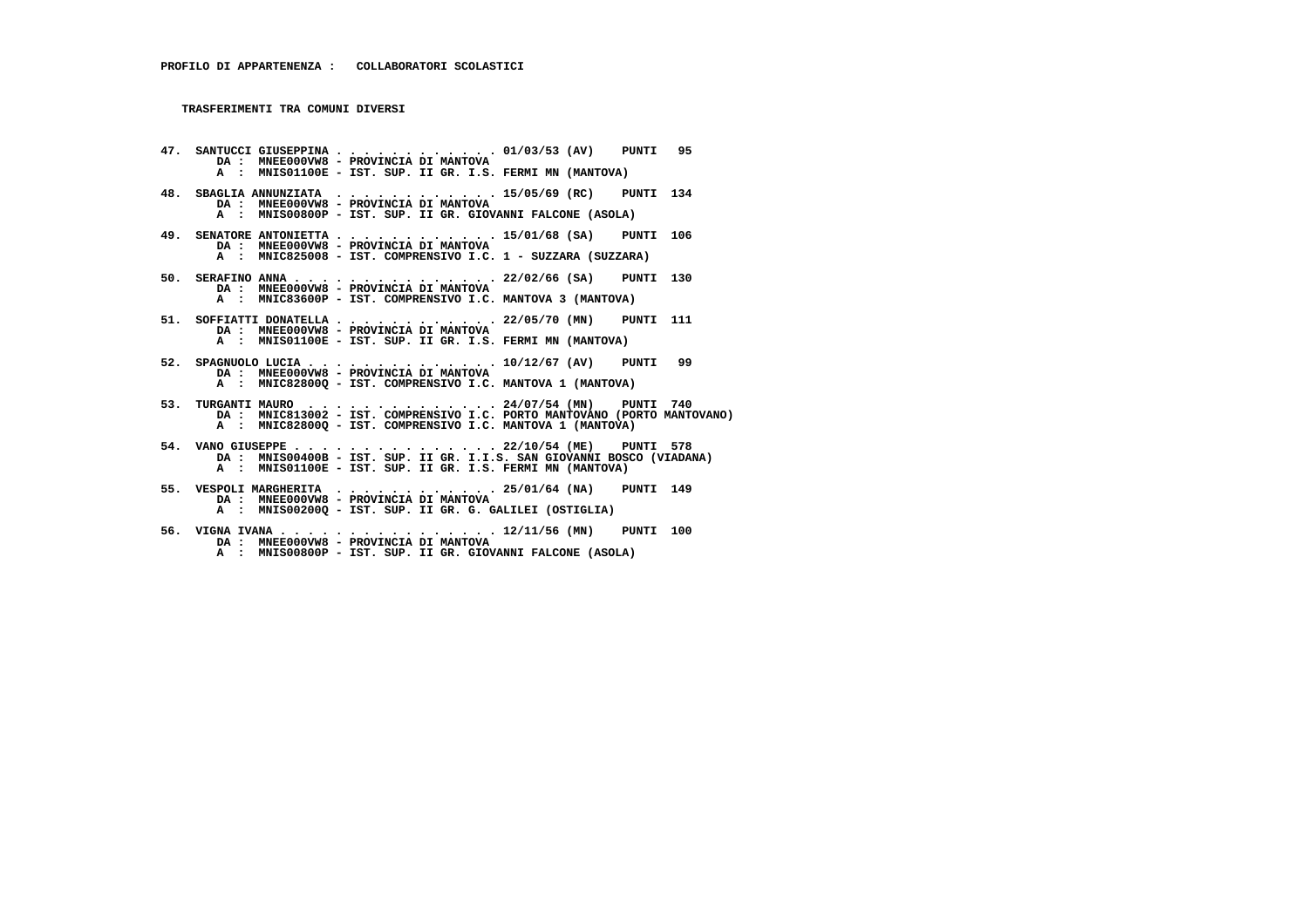- **57. VILLIRILLO GIUSEPPINA . . . . . . . . . . . 20/01/80 (KR) PUNTI 124 DA : MNEE000VW8 PROVINCIA DI MANTOVA A : MNIS00400B - IST. SUP. II GR. I.I.S. SAN GIOVANNI BOSCO (VIADANA) 58. VISANI ELENA . . . . . . . . . . . . . . . 20/02/64 (BS) PUNTI 96 DA : MNEE000VW8 - PROVINCIA DI MANTOVA A : MNIC83500V - IST. COMPRENSIVO I. C. GONZAGA (GONZAGA) 59. VITIELLO ROSALBA . . . . . . . . . . . . . 31/07/61 (NA) PUNTI 119 DA : MNIC83500V - IST. COMPRENSIVO I. C. GONZAGA (GONZAGA) A : MNIC82400C - IST. COMPRENSIVO I.C. SUZZARA "IL MILIONE" (SUZZARA) 60. VOZZA PATRIZIA . . . . . . . . . . . . . . 29/01/66 (LE) PUNTI 122 DA : MNEE000VW8 - PROVINCIA DI MANTOVA A : MNIC81100A - IST. COMPRENSIVO I.C. BAGNOLO SAN VITO (BAGNOLO SAN VITO)**
- **61. ZANON LAURA . . . . . . . . . . . . . . . . 31/07/64 (MN) PUNTI 129 DA : MNEE000VW8 - PROVINCIA DI MANTOVA A : MNIC804007 - IST. COMPRENSIVO I.C. VOLTA MANTOVANA (VOLTA MANTOVANA)**